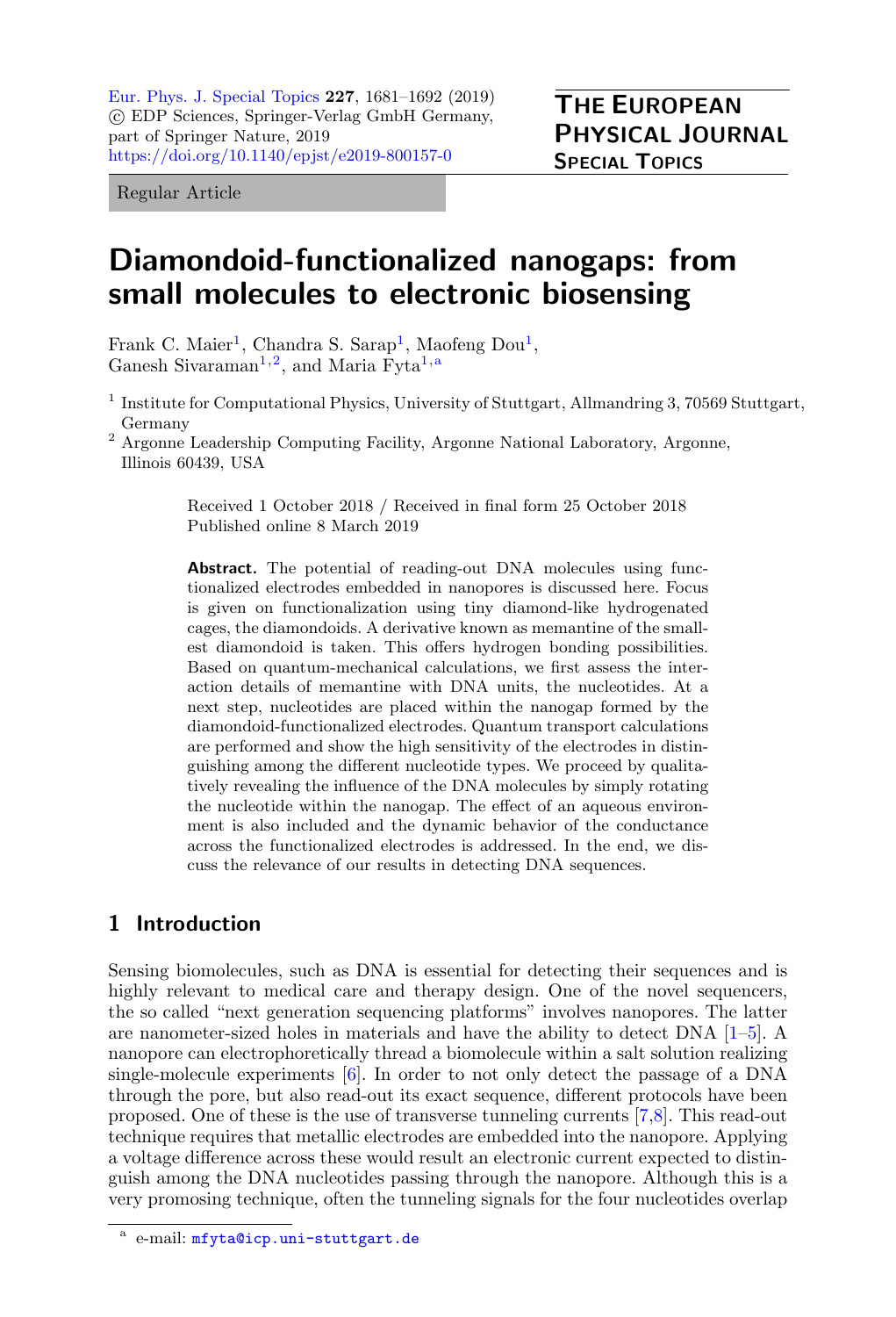leading to a low signal-to-noise ratio [\[9,](#page-10-5)[10\]](#page-10-6). Enhancing the nucleotide-specificity of these signals could be possible through a functionalization of the nanopores  $[1,11]$  $[1,11]$ . In functionalized nanopores, the metallic electrodes embedded in the nanopore are functionalized by molecules of the size of the nucleotides, interacting with the nucleotides through hydrogen bonds. This interaction is expected to give rise to highly nucleotide specific electronic signals. These signals are expected to also detect DNA mutations, that is distinguish "healthy" nucleotides from modified ones. Detection technologies have been improving along these lines as well  $[12–15]$  $[12–15]$ . Being able to read-out mutations or modifications in DNA molecules can be a keystone in revolutionizing cancer therapies [\[16\]](#page-10-10).

In this respect and in nanopore sensors, the choice of the functionalizing molecule is of high importance. Based on a good choice of these molecules, functionalization in the nanopore has the potential to enhance the transverse signals across the nanopore [\[11,](#page-10-7)[17\]](#page-10-11). Nevertheless, it is crucial to find molecules of the size of the DNA nucleotides, which can functionalize nanopores and indeed increase the signal-to-noise ratio in the electronic current measurements. Such an increase is required to facilitate an almost error-free reading-out of the DNA nucleotides and promote sequencing. It has been previously shown that the use of a small diamond-like molecule known as diamondoid can indeed enhance the read-out signals [\[18\]](#page-10-12). Diamondoids are nanoscale diamond-like carbon nanocages, which are terminated by hydrogen atoms, are thermodynamically very stable, have tunable properties, can be selectively tuned, and come in a variety of sizes and modifications [\[19–](#page-10-13)[24\]](#page-11-0). For the functionalization of the electrodes, derivatives of diamondoids [\[25,](#page-11-1)[26\]](#page-11-2) can offer grafting possibilities to the metallic surface of the electrode, and additional donor/acceptor sites for binding to the DNA. Indeed, it has been shown that derivatives of diamondoid form hydrogen bonds to DNA nucleotides [\[27\]](#page-11-3).

Here, we further investigate the relevance for biosensing of one of the smallest diamondoid derivatives, known as memantine [\[28\]](#page-11-4). Memantine is bio-compatible and well known as a drug used in Alzheimer's disease [\[29,](#page-11-5)[30\]](#page-11-6). This molecule will be taken here as a potential candidate for detecting DNA in a functionalizing gold electrode gap. We provide a detailed study, starting from the specific interactions of memantine to DNA nucleotides, both canonical and modified and move up to conductance of the memantine-functionalized gap and its dependence on the DNA dynamics. The identification of mutations and epigenetic markers with such a sensor gap is also addressed in order to provide a better understanding of the inherent characteristics of the detection properties of canonical and modified DNA units. To this aim, we use computer simulations and model the interaction of diamondoids and DNA and the electronic transport across the electrodes. The latter will be a measure of the detection efficiency. This paper is organized as follows: in Section [2](#page-1-0) the methods used are described, in Section [3](#page-4-0) the results are discussed, while a summary is given in Section [4.](#page-9-0)

## <span id="page-1-0"></span>2 Methodology

The main objective of the current study is to test a certain diamondoid as a probe to interrogate and identify DNA nucleotides, as well as to differentiate the canonical nucleotides from their modified counterparts. This diamondoid, memantine will be functionalized with a thiol group that provides the anchor to an electrode material. We will use the notation "memS" for the thiol-functionalized memantine. For the DNA part, the four natural DNA nucleotides (i.e. nucleobases with the sugar phosphate backbone), namely 2'-deoxyadenosine 5'-monophosphate, 2'-deoxythymidine 5'-monophosphate, 2'-deoxycytidine 5'-monophosphate, 2'-deoxyguanosine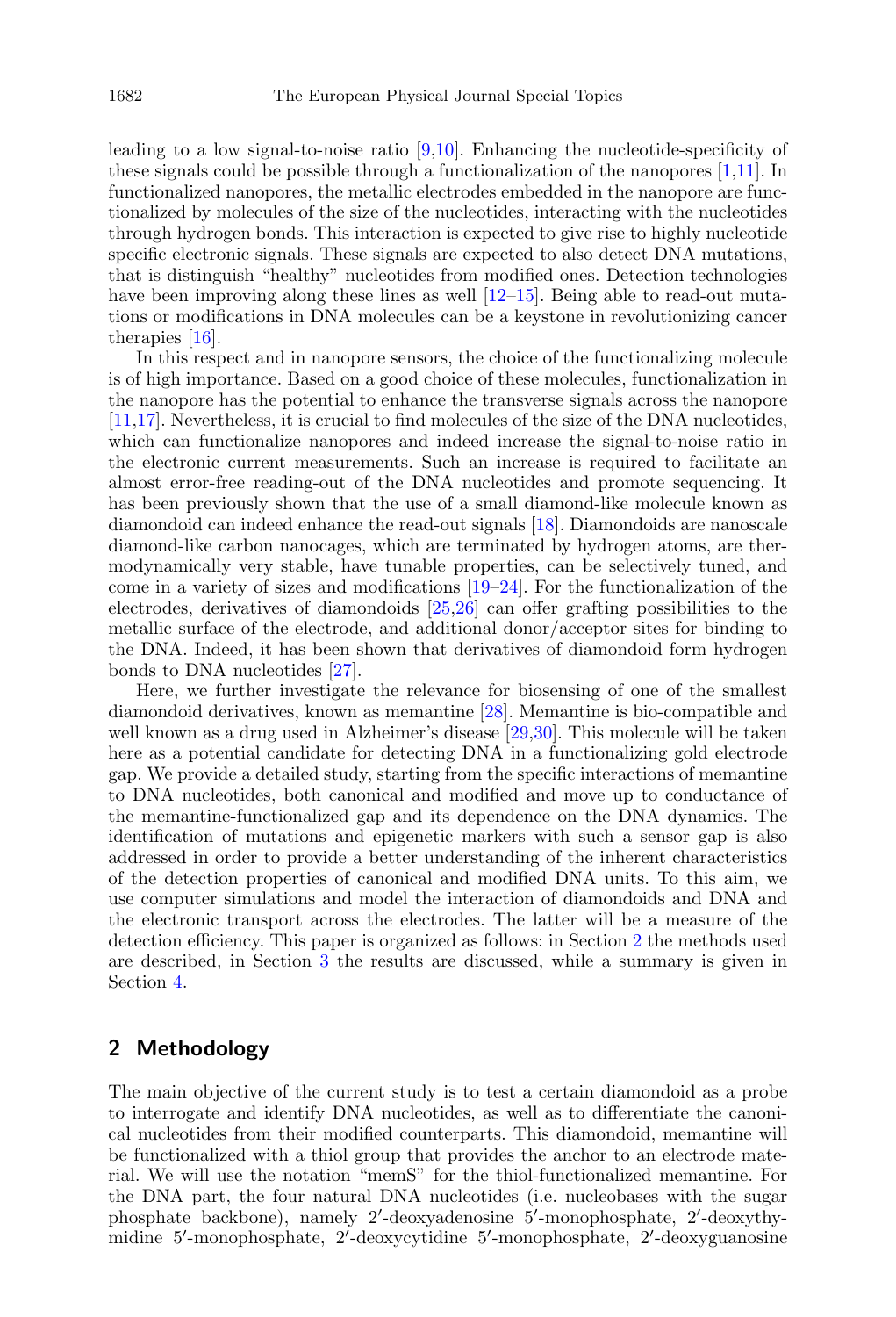

<span id="page-2-0"></span>Fig. 1. The nucleotides used in this work are shown on the left: A, T, C, G, d5mC and d8oG. The hydrogen, carbon, nitrogen, oxygen, phosphorus, and thiol atoms are colored in white, cyan, blue, red, tan, and yellow, respectively. Panel g: depicts the functionalized nanogap. The functionalizing molecule memS is visible on the left electrode. The gold electrodes and the thiol group for grafting the memS on the left electrode are shown in yellow and orange, respectively. In this setup the electronic current can flow from the left to the right electrode though electron tunneling. The same color coding as in this figure will be used throughout.

5'-monophosphate and the two mutants, 2'-Deoxy 5'-methylcytidine and 8'-oxo 2'-deoxyguanosine 5'-monophosphate are considered here. For simplicity, these are represented as "A", "T", "C", "G", "d5mC" and "d8oG", respectively. The geometries of all the isolated molecules, nucleotides and diamondoid, are optimized as will be described in this section and the resulting structures are presented in Figure [1.](#page-2-0)

All simulations are performed within the density functional theory (DFT) approach. The geometry optimizations for the diamondoids, nucleotides and the diamondoid-nucleotide complexes are performed using the density functional theory as implemented in Gamess-US [\[31,](#page-11-7)[32\]](#page-11-8) and SIESTA [\[33\]](#page-11-9). For the interactions of memS and each nucleotide, dispersion-including DFT with a Pople basis set of polarized triple- $\zeta$  basis functions is employed. The ground-state electronic properties are carried out using the M06-2X functional [\[34\]](#page-11-10). This functional has been successfully applied for describing the interactions of nucleobases with graphene and carbon nanotubes [\[35,](#page-11-11)[36\]](#page-11-12). The initial geometry optimization of the structures are performed using the 6-31 $G(d,p)$  basis set, followed by single-point energy calculations at the 6-311+ $G(d,p)$ level with the same functional  $(M06-2X/6-311+G(d,p)/M06-2X/6-31G(d,p))$ . The vibrational frequency analysis is carried out to ensure that the obtained geometries represent the minimum-energy configuration on the potential energy surface. MemS and a nucleotide are brought together in two different arrangements.

As the nucleobases are aromatic in nature and the memS contains hydrogenterminated  $sp^3$  carbons along with the  $-NH_2$  and  $-SH$  substitution groups, the interactions are purely non-covalent and are governed by  $\text{CH} \dots \pi$ ,  $\text{NH} \dots \pi$ , and  $\text{SH} \dots \pi$ interactions besides the predominant hydrogen bonding interactions. The latter interaction is stronger and can potentially be used for sensing purposes [\[18,](#page-10-12)[37\]](#page-11-13). For sensing, memS will be attached to metallic electrodes through its thiol group, which in turn cannot take part to the binding with a nucleotide. To this aim, we focus only on the hydrogen bonding configurations. Typically, a propeller angle can be defined to study the hydrogen bonding strengths within DNA base-pairs and elude the  $\pi - \pi$  stacking due to the van der Waals interactions [\[38\]](#page-11-14). A similar approach is used here by aligning the  $-NH<sub>2</sub>$  group of memS with respect to the nucleotides. As a measure of the binding strengths between the diamondoid and the nucleotide, the hydrogen-bond interaction energy is computed as

$$
\Delta E_{\rm hb} = E_{\rm complex} - E_{\rm memS} - E_{\rm nucleotide},\tag{1}
$$

where  $E_{\text{mems}}$  and  $E_{\text{nucleotides}}$  are the energies of the isolated diamondoid and the isolated nucleotide in the corresponding complexes, respectively.  $E_{\text{complex}}$  is the energy of the memS-nucleotide complexes. The  $E_{int}$  are corrected for the basis set superpo-sition error using the counterpoise method [\[39\]](#page-11-15).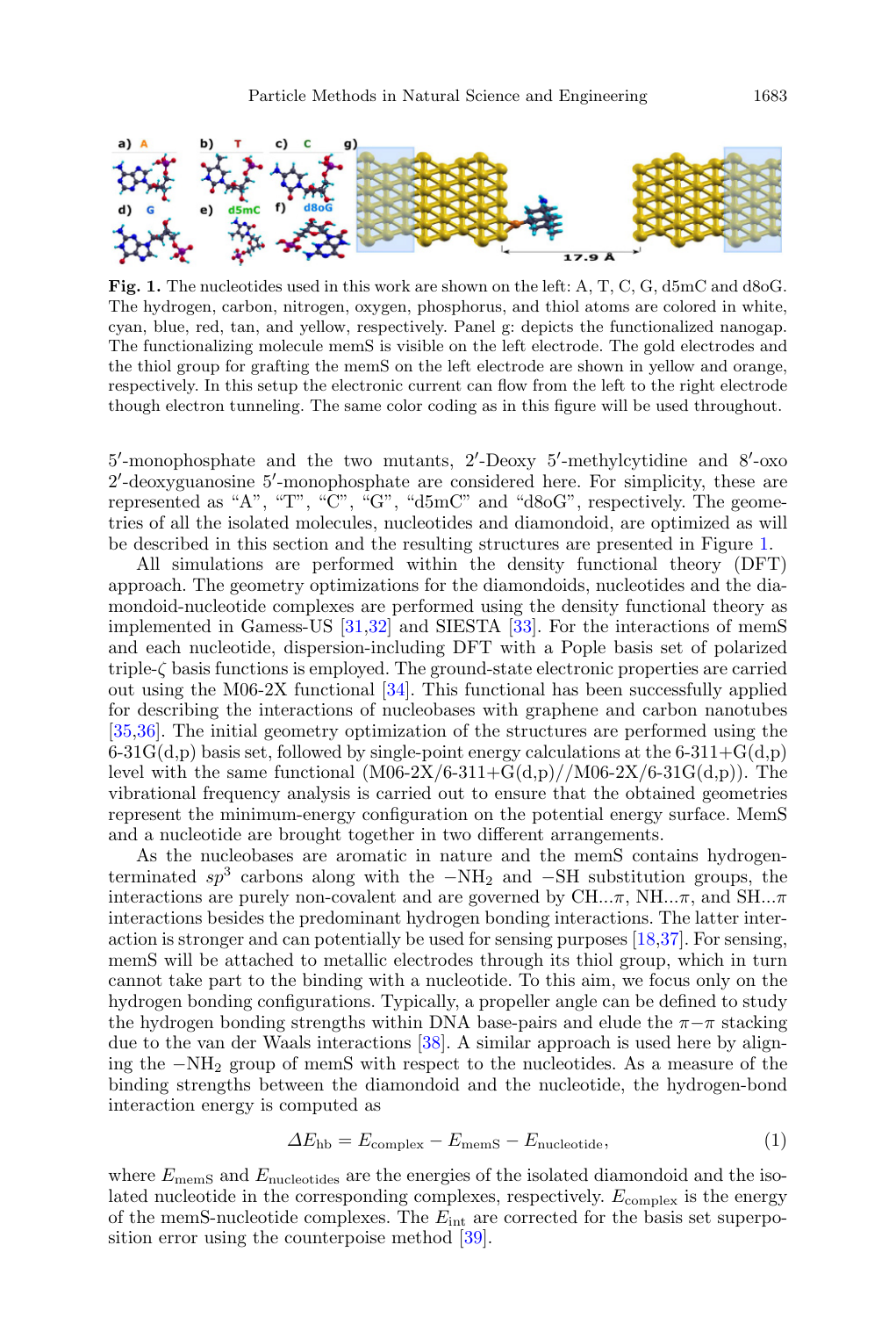In order to compute the electron transport properties of the memS-functionalized electrodes depicted in Figure [1g](#page-2-0), the gold electrodes are considered and represented by a single-zeta plus polarization basis set, the remaining atoms are represented by double-zeta plus polarization basis set. The exchange-correlation functional is approximated by the Perdew–Burke–Ernzerhof (PBE) functional [\[40\]](#page-11-16). The fineness of the real-space grid, the mesh-cutoff, is set to 200 Ry. During the structural relaxation, the integration over k-space is performed with  $4 \times 4 \times 1$  k-points. For the calculation of the electronic properties and transport properties we used a k-space of  $5 \times 5 \times 1$  k-points. The structural relaxation was performed until the maximum atomic forces reached less than  $0.01 \text{ eV} \text{ Å}^{-1}$ . The supercell of  $14.8 \times 14.8 \times$ 39.7 Å consists of two gold electrodes (111), each represented by  $5 \times 5$  gold atoms in 5 layers each. The diamondoid memantine and one nucleotide are placed in the 18 Å wide gap between both electrodes in such a way, that the phosphate group of the nucleotide is oriented close to the right electrode and the diamondoid attached to the left electrode by a sulfur atom. For the investigation of DNA dynamics effects, the nucleotide is rotated at increments of  $20°$  along the axis connecting both electrodes. At each rotation, both the diamondoid and the nucleotide are relaxed. All transport calculations were performed using the nonequilibrium Green's function method (NEGF), implemented in TRANSIESTA [\[41\]](#page-11-17). For post-processing and the calculation of the transmission spectra, we used TBTrans with a finer k-point sampling of  $10 \times 10 \times 1$  k-points. The electronic transmission was calculated at zero bias.

At the final step of this investigation, the influence of an aqueous environment in the memS-functionalized device is examined. For this, a Quantum Mechanics (QM) and Quantum Mechanics/Molecular Mechanics (QM/MM) approach is taken as implemented in the code  $CP2K$  [\[42\]](#page-11-18). In order to benchmark the approach, first full QM calculations were performed and taken as references for a comparison to the QM/MM results. The DNA nucleotides, water solvent, and diamondoid are calculated at the QM level. At this level, DFT is applied with the core electrons being described through norm-conserving Goedeker–Teter–Hutter (GTH) pseudopotentials [\[43,](#page-11-19)[44\]](#page-11-20). The valence electrons are represented using double- $\zeta$  valance plus polarization (DZVP) basis sets of Molopt-type [\[45\]](#page-11-21). The exchange-correlation interactions are described through the PBE functional [\[40\]](#page-11-16). Van der Waals interactions are accounted for by employing Grimme's D3 dispersion correlation [\[46\]](#page-11-22). The energy cut off for the auxiliary plane wave is set to 300 Ry. The Brillouin zone integration is performed using a Monkhorst-Pack scheme with  $1 \times 1 \times 1$  grid for the k-points. Within our QM/MM calculations, the Au electrodes are modelled at the MM level. For the interactions therein, the embedded atom model (EAM) potential [\[47\]](#page-11-23) as obtained from the LAMMPS database [\[48\]](#page-11-24) is applied. The interactions between Au, water, DNA nucleotides, and diamondoid are modeled using Lennard-Jones potentials with parameters from reference [\[49\]](#page-11-25). For the QM/MM boundary across the Au-S covalent bond, the integrated molecular orbitals/molecular mechanics (IMOMM) [\[50](#page-11-26)[,51\]](#page-11-27) approach is applied to describe the frontier orbitals and the valence electrons of the QM region are compensated by adding a F atom. The electrostatic screening effect of the Au electrodes is described using the image charge approach [\[52\]](#page-11-28), where the charge distribution induced in the Au electrode is modeled by a set of Gaussian ("image") charges centered at the Au atoms. The size of the supercell is set to  $14.806 \times 14.806 \times 19.963$  Å, which contains 60 water molecules. In order to prevent the DNA nucleotide drifting away from diamondoid, one carbon atom on the backbone of DNA nucleotide is kept fixed throughout the QM/MM simulation. The Molecular Dynamics part of the QM/MM simulations are first performed in the microcanonical (NVE) ensemble at  $300 \text{ K}$  with time step of 0.5 fs for a duration of 20 ps. This serves as a thermalization step. These simulations are followed by further Molecular Dynamics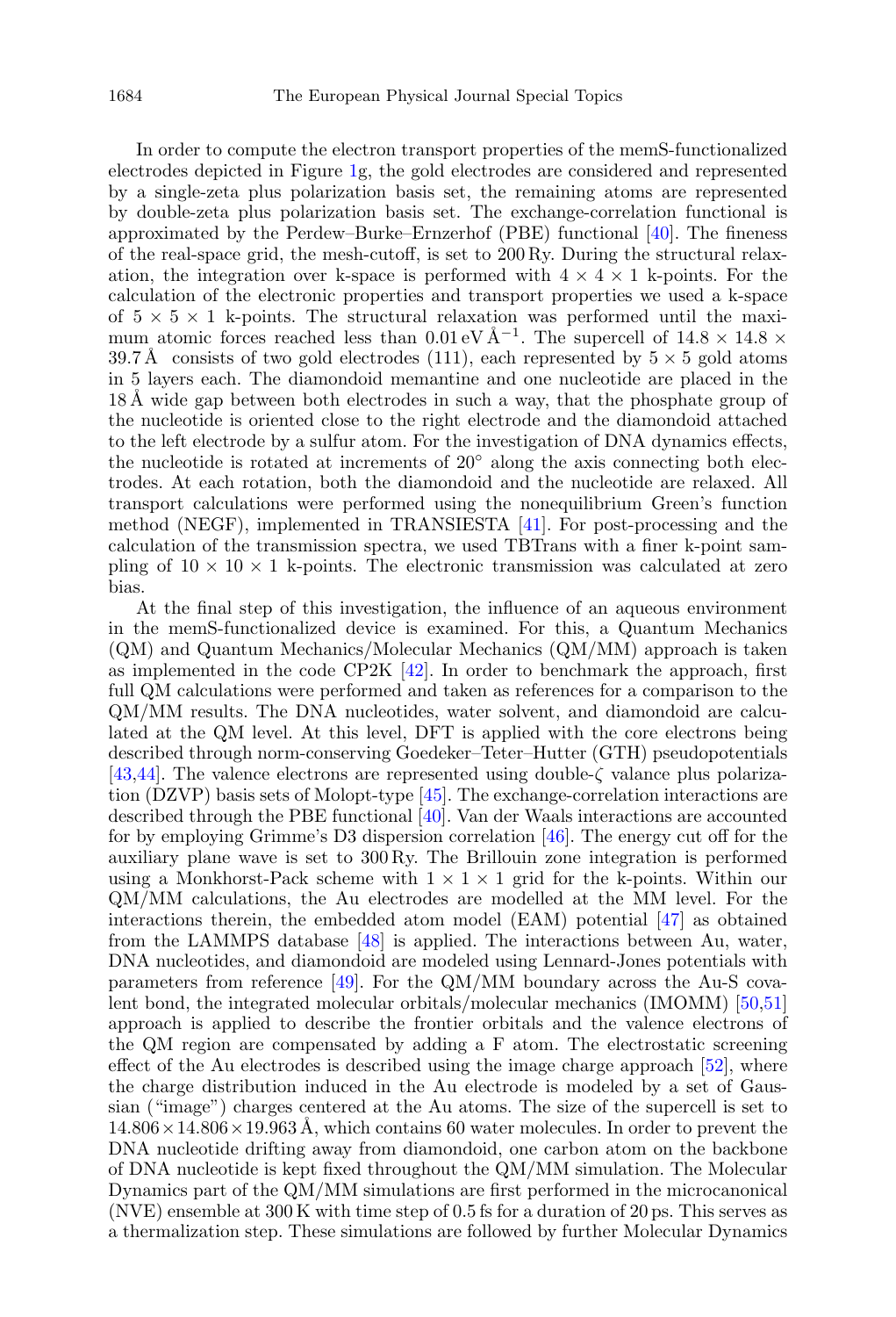simulations for another 10 ps in the canonical (NVT) ensemble with a velocityrescaling thermostat. The trajectories of the last 10 ps under the (NVT) ensemble are used for the analysis. These are saved every 1 ps for the electronic structure calculations.

## <span id="page-4-0"></span>3 Results and discussion

We proceed with the discussion of the results, which are divided as follows: at first the details on the hydrogen bonding interactions of memS and a nucleotide in two different arrangements will be given. The hydrogen bond distances, energies, electronic band-gap, and optical absorption of these complexes are provided. Having verified the interactions and characteristics of a memS-nucleotide complex, we move on with functionalizing one gold electrode with the memS molecule. All four nucleotides and their two modifications are separately placed within the functionalized electrode gap in order to evaluate the electronic transmission across this nanogap. At a next step, one of the nucleotides is rotated within the nanogap in order to reveal its dynamic effects on the electronic transmission. In the end, water is taken to fill in the nanogap and the electronic conductance across the functionalized electrodes is evaluated.

#### 3.1 Diamondoid-nucleotide complex: interactions

We begin with the analysis of the memS-nucleotide complexes, and show the optimized geometries for two different arrangements within the memS-C complex in Figure [2.](#page-5-0) In Figure [2a](#page-5-0), the amine group of memS acts as a hydrogen bond acceptor ("H-bond acceptor") and it is stabilized by three hydrogen bonds. In order to confirm that the memS with  $-NH<sub>2</sub>$  group as an H-bond acceptor forms the minimum energy configurations with the nucleotides, we also consider memS-nucleotide complexes in which the memS  $-NH<sub>2</sub>$  group acts as a hydrogen bond donor ("H-bond donor") as in Figure [2b](#page-5-0). The hydrogen bond characteristics of all the diamondoid-nucleotide complexes, including the interaction energies, hydrogen bond distances and the electronic band gaps for H-bond acceptor and H-bond donor configurations are summarized in Table [1.](#page-5-1) In all cases, memS and the nucleotides are kept together at relatively short distances having considerable interaction energies. These vary among the complexes, with the memS-A complex having the lowest interaction energy in its H-bond acceptor arrangement, while the memS-d8oG complex seems to be the less stable in its H-bond donor arrangement. Overall, the H-bond acceptor configurations have the higher interaction energy justified by the fact that more hydrogen bonds are formed, so that memS and the nucleotide are kept together at a shorter distance. A nucleotide specific dependence in the electronic energy gap was observed without revealing specific trends [\[53\]](#page-11-29).

As a property indicative of the nucleotide specificity in the complexes, we compute their absorption spectra using the linear response time-dependent density functional theory (LR-TDDFT). For the memS-C complex in both arrangements, these are shown in Figure [2c](#page-5-0) and are compared to the isolated memS and C. The computed absorption spectra for all nucleotides (not shown) are in the range of 5–8 eV. The observed trends agree well with the experiments taking into account a shift of about 1 eV [\[54,](#page-11-30)[55\]](#page-11-31). From Figure [2](#page-5-0) it can be inferred that the spectral range for the isolated memS and the cytosine is similar. Interestingly, a slight shift in the absorption spectra can be seen for the complex. We have also observed a decrease in the oscillator strengths for all complexes at a higher energy related to the pronounced peak of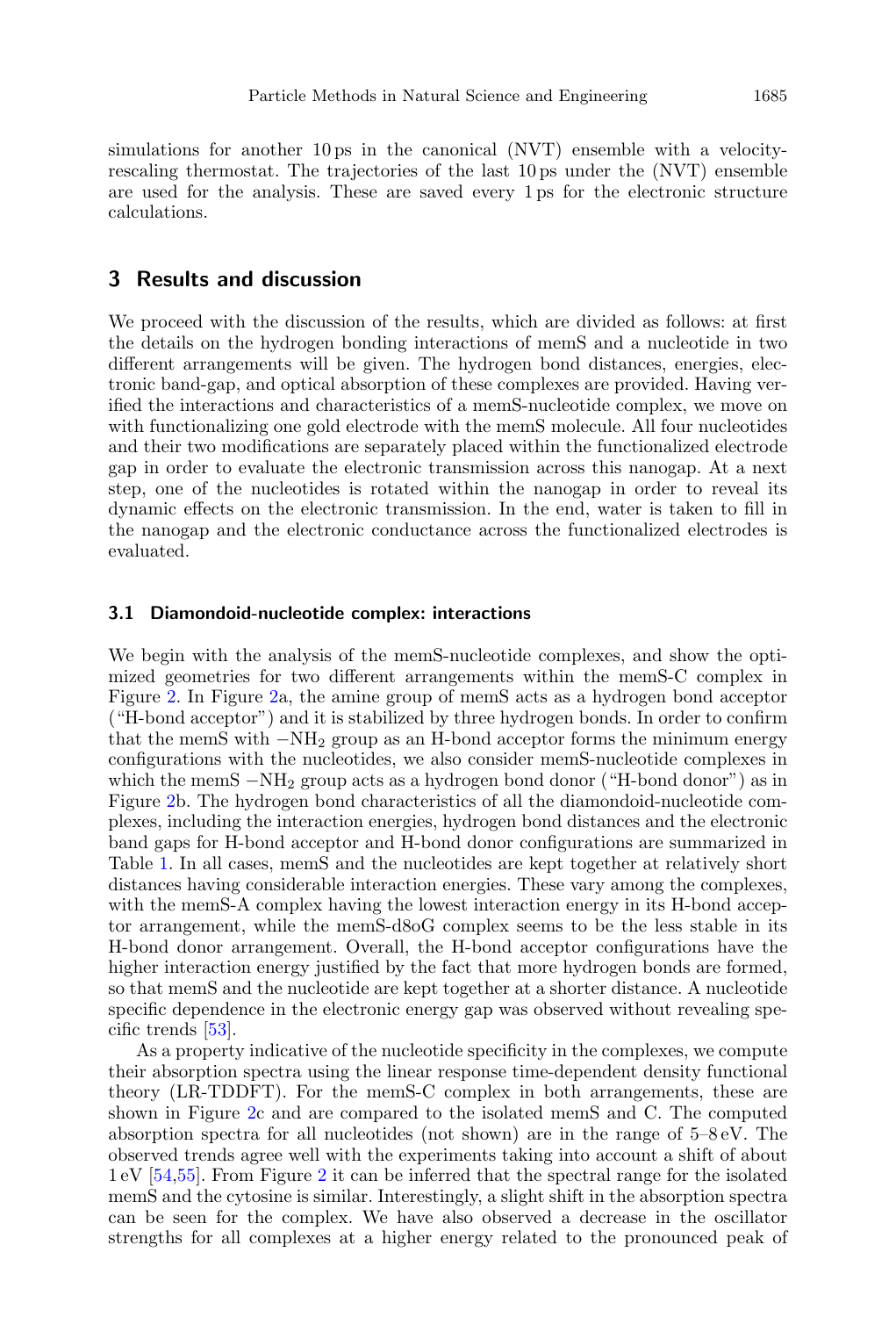

<span id="page-5-0"></span>Fig. 2. The (a) acceptor and (b) donor configurations for the memS-C complex are shown. The graph in panel (c) depicts the absorption spectra of these two bonding configurations and compared to those of the isolated memS and C, respectively.

<span id="page-5-1"></span>**Table 1.** The hydrogen bonding characteristics, interaction energy  $\Delta E_{\text{hb}}$  (in kcal mol<sup>-1</sup>) and bond distance  $r_{\text{hb}}$  (in Å), and the respective electronic band gap  $E_{\text{g}}$  (in eV) for the diamondoid-nucleotide complexes.

| Complex           | H-bond acceptor           |              |             | H-bond donor              |              |             |
|-------------------|---------------------------|--------------|-------------|---------------------------|--------------|-------------|
|                   | $\varDelta E_{\text{hh}}$ | $r_{\rm hb}$ | $E_{\rm g}$ | $\varDelta E_{\text{hh}}$ | $r_{\rm hb}$ | $E_{\rm g}$ |
| $\mathrm{memS-A}$ | $-10.20$                  | 1.973        | 7.85        | $-7.88$                   | 2.523        | 7.74        |
| $\mathrm{memS-T}$ | $-11.62$                  | 1.790        | 7.64        | $-10.26$                  | 2.649        | 7.83        |
| $\mathrm{memS-C}$ | $-12.75$                  | 1.946        | 7.79        | $-6.77$                   | 2.705        | 7.46        |
| $\mathrm{memS-G}$ | $-15.07$                  | 2.438        | 7.49        | $-7.92$                   | 2.578        | 7.62        |
| $memS-d5mC$       | $-12.52$                  | 1.941        | 7.76        | $-12.47$                  | 2.012        | 7.68        |
| $memS- d8oG$      | $-15.32$                  | 2.532        | 7.36        | $-5.36$                   | 2.748        | 7.45        |

the isolated memS. At these higher energies memS is significantly interacting with the nucleotides. The features in the absorption spectra of the memS-C complexes are dominated by cytosine. This is essentially due to the presence of electron-rich parts in cytosine (in comparison to memS) and these participate in the electronic excitation. Similar are the observations for all complexes investigated here.

#### 3.2 Electronic transport across the nanogap

Having unravelled the properties for the memS-nucleotide complexes, we move on by grafting the memS molecule onto the surface of the left electrode and placing a nucleotide one at a time into the functionalized gap shown in Figure [1g](#page-2-0). For this part, we only consider one arrangement of the nucleotide relative to the memantine. The electronic transport calculations reveal the electronic transmission characteristics across the functionalized device. These are summarized for all complexes in Figure [3.](#page-6-0) Sharp peaks with a strength close to 1, at different energies for each nucleotide are observed in the transmission  $T(E)$  spectra. The projected density of states (not shown here) for these systems reveal that the higher contribution to each peak arises from the nucleotide suggesting clear nucleotide fingerprints in the functionalized electrode transport properties. At the Fermi level, the hierarchy in the electronic transmission follows the trend d5mC > C > G  $\approx$  T > A > d8oG with variations of up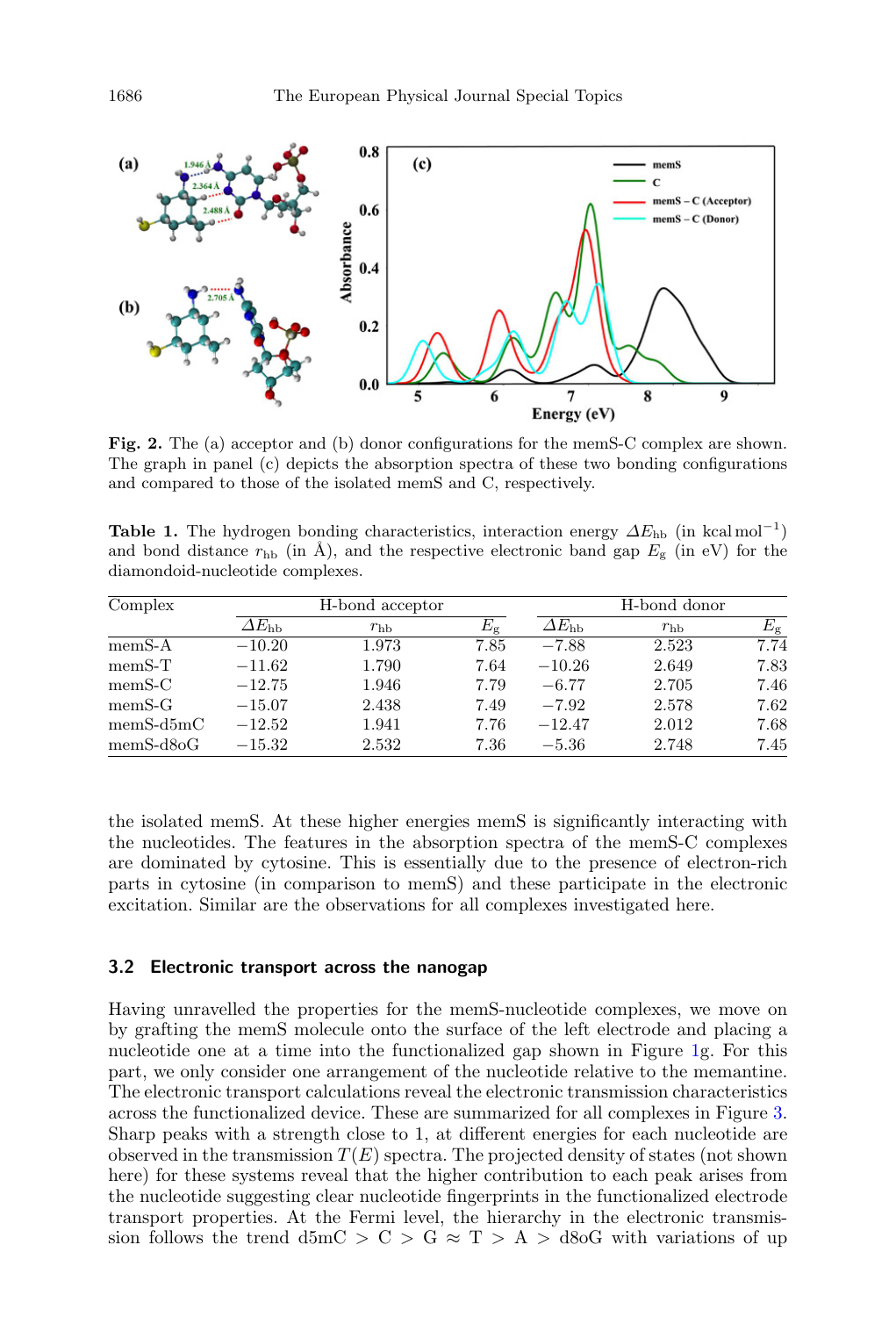

<span id="page-6-0"></span>Fig. 3. (a) The transmission spectra with respect to the electronic energy (shifted so that the Fermi energy  $(E_F)$  lies at zero eV) for the six nucleotides (the canonical A, T, C, G, and the modified d5mC and  $d8oG$ . (b) A bar plot of the sensitivity in detecting C with respect to all other nucleotides.

to two orders of magnitude. This can be translated into a distinguishability of the nucleotides at the Fermi level, i.e. a zero gate voltage. At this level, A and d8oG will be clearly distinguishable, but the other nucleotides might show almost overlapping signals. Nevertheless, the epigenetic d8oG should be efficiently distinguished from its "healthy" counterparts, G. The differences between d5mC and C are much smaller.

In view of sensing the identity of the nucleotide, the Fermi level should be tuned to the nucleotide peaks. In the experiments, this will be possible though applying an external gate. In this respect, a gating conductance  $g$  (for a small bias) can be defined as a function of the gate voltage,  $V_g$  as  $(g(V_g) = G_0T(\mu))$ , where  $\mu = E_F - eV_g$ , T the transmission function, and  $G_0 = \frac{2e^2}{h}$  $\frac{te^2}{h}$  the conductance quantum [\[56\]](#page-11-32). Accordingly, in order to read-out DNA, a reference system is needed having a specific gating conductance  $g_{\text{ref}}$  that corresponds to the transmission peak of a specific nucleotide at a gating voltage  $V_g$ . Taking as  $g_x$  the gating conductance, at the same gate voltage for any other nucleotide apart from the reference nucleotide can allow the identification of the nucleotide through the sensitivity

$$
S(V_{\rm g})[\%] = \left| \frac{g_{\rm ref} - g_x}{g_x} \right| \times 100. \tag{2}
$$

This can serve as a quantitative measure of how well resolved the conductance of the reference nucleotide will be with respect to other nucleotides. The device sensitivity taking C as a reference at a gating voltage of  $V_g = -1.06 \text{ V}$  (corresponding at a strong resonance peak for C) is given as a bar chart in Figure [3b](#page-6-0). It is evident from this figure, that the sensitivity of the device in recognizing C is at least five orders of magnitude higher than the other natural nucleotides (A, T, and G). We can thus infer that at this gating voltage, the device could clearly identify C. At this gating, C can also be 3 times better resolved from its mutated counterpart, d5mC. These results suggest a clear identification of the nucleotides and their modifications based on a proper tuning of the device characteristics.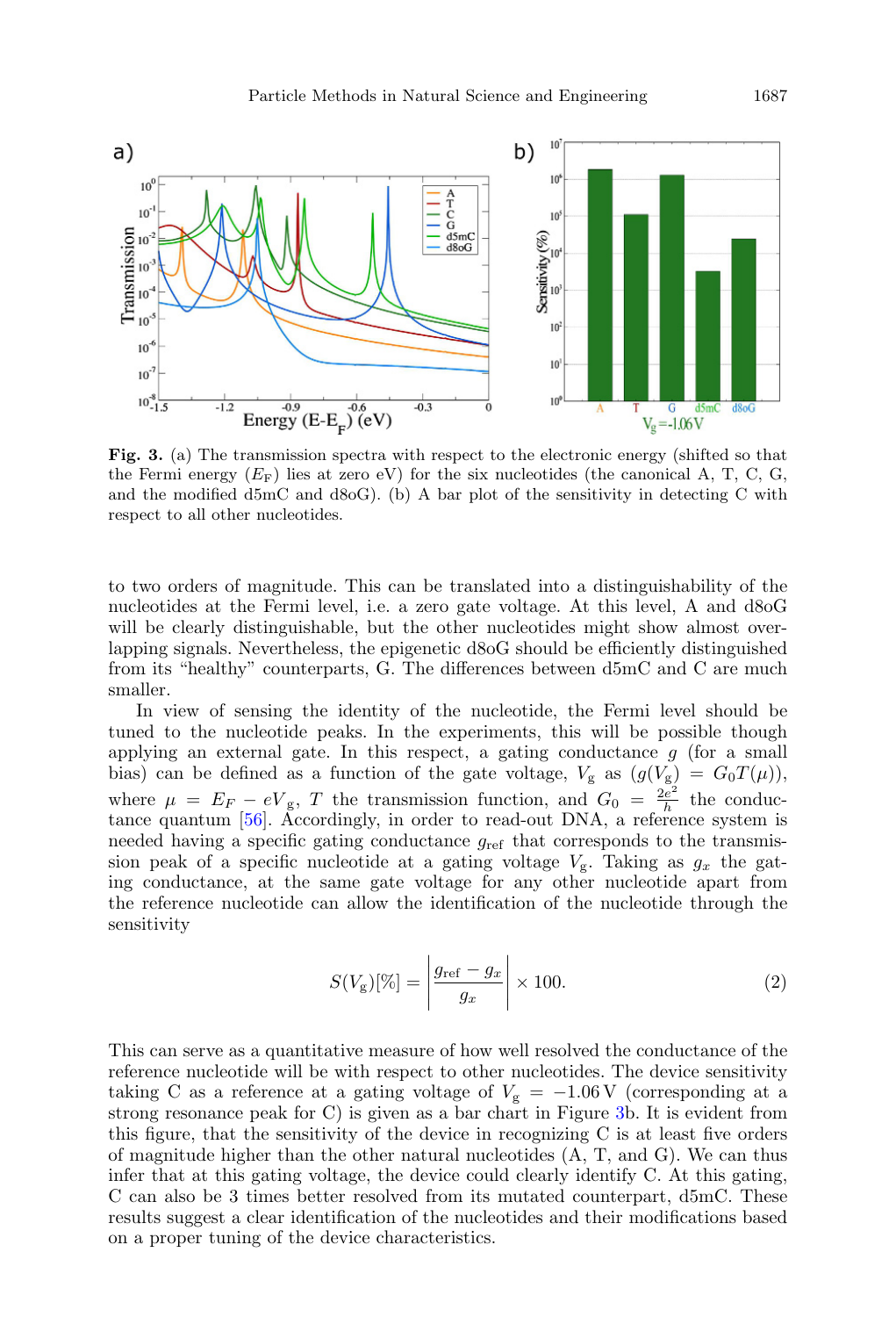

<span id="page-7-0"></span>Fig. 4. (a) A sketch showing the rotation details (green traces) of A within the nanogap. (b) A 3D plot showing the variation in the transmission spectra with respect to the rotation angle and the electronic energy shifted so that the Fermi energy  $(E_F)$  lies at zero eV.

#### 3.2.1 Influence of DNA dynamics and solvent

The results in Figure [3](#page-6-0) refer to *in vacuo* calculations in which the nucleotide is kept fixed in the nanogap. In reality, DNA is a flexible molecule moving in a salt solution. In order to account – at a first approximation – these effects, we discuss them in two steps. First, we include some dynamics effects by simply rotating the nucleotide along the transport direction in the functionalized nanogap, while preserving the hydrogen bond associated with the diamondoid. Taking adenine as a representative nucleotide, this is rotated within the nanogap as indicated by the green traces in Figure [4a](#page-7-0). The rotation of the nucleotide was performed in increments of 20° steps. The corresponding transmission for each rotation step is visualized in Figure [4b](#page-7-0) where the energy is given with respect to the Fermi level set at 0 eV. In this panel, the transmission axis is logarithmically scaled, while no voltage bias is applied. From these data it can be observed that clear resonance peaks remain throughout the rotation and slightly shift relative to the energy range of the resonance peak for no rotation, i.e. zero degrees. This indicates again possible tuning by means of a gating voltage. At the Fermi level corresponding to no gating, the strength of the transmission peaks is rotation dependent. These results, though do unveil a specific trend in the influence of the rotation. Additional investigation is currently being carried out for all nucleotides in order to quantify the effect of dynamics. Note, that the integral over the transmission in the range  $\left[-\frac{V_{bias}}{2}, +\frac{V_{bias}}{2}\right]$  provides a rough indication of the current generated by a voltage bias  $V_{\text{bias}}$  applied across the electrodes. However, an applied bias would influence directly the transmission spectra. In this respect, a more in depth investigation would be needed to quantify the combined DNA dynamics and nucleotide specific applied bias effects on the electronic current across the functionalized

gap.

As a final step, we include the influence of the solvent and related thermal fluctuations on the characteristics of the functionalized electrodes through the QM/MM calculations. A snapshot of this system is depicted in Figure [5a](#page-8-0) in the case of cytosine. The simulations revealed that the water molecules tend to move towards the gold electrodes. Due to the reorientation of the water molecules arising from the polarization induced by the image charges, some hydrogen atoms are pointing towards the gold surfaces. Our results also indicate that the water molecules are weakly bonded to the backbone of the nucleotide. In the case of memS, this shows a more hydrophobic behavior, as the average distance between the hydrogen further away from the center of mass of the molecule and that of water oxygen is about  $2.8 \text{ A}$ . This further indicates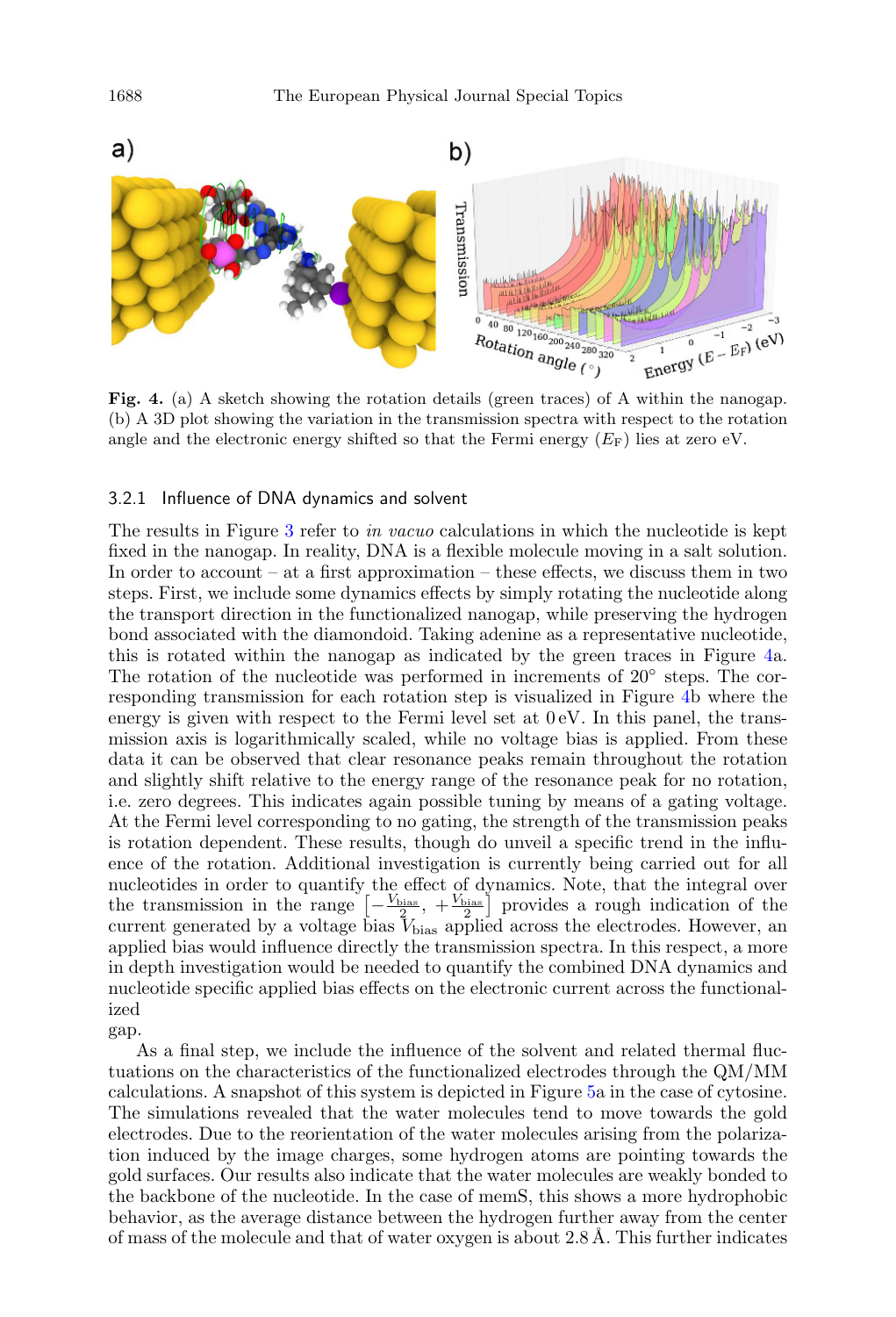

<span id="page-8-0"></span>Fig. 5. (a) The memS-functionalized electrodes including cytosine and water molecules. The latter are depicted in white (hydrogen) and red (oxygen). (b) The dynamic evolution of the hydrogen bond distance  $d_{hb}$  with time. (c) The corresponding time evolution of the nano-gap conductance derived from equation [\(3\)](#page-8-1). The solid blue line indicates the time averaged values in both the hydrogen bond length and the conductance.

that the diamondoid tends to repel water and in this way reduce the noise arising from water thermal fluctuations. The distance between cytosine and the diamondoid increases compared to that without water solvent. When the water is included, the distance between the water hydrogen and a nitrogen atom in C is about  $2.1 \text{ Å}$ .

The hydrogen bond distance  $d_{hb}$  between memS and the nucleotide is also strongly fluctuating with time as indicated in Figure [5b](#page-8-0). This distance can be directly correlated to the conductance across the nanogap [\[57\]](#page-11-33), according to

<span id="page-8-1"></span>
$$
G = G_0 \exp(-\beta d_{\rm hb}),\tag{3}
$$

where  $\beta$  is the electronic decay constant, which we have found from the hydrogen bond characteristics of the memS-nucleotide complexes studied in the first part of this work equal to  $0.8 \text{ Å}^{-1}$ . Specifically, based on our calculations and analysis on the hydrogen bonding within the complex, this parameter was the optimal one mapping the inverse distance at which the hydrogen bonding, i.e. the interaction energy of the diamondoid and the nucleotide, becomes very weak. Accordingly, the time evolution of the conductance across the functionalized electrodes can be calculated though this equation. The results are given in Figure [5c](#page-8-0) and indicate that the variations in the hydrogen bond length result in larger variations in the conductance due to the exponential relation in Figure [3.](#page-8-1) Evidently, larger peaks in the conductance arise from stretching of the memS-C hydrogen bonds. The time-averaged values of this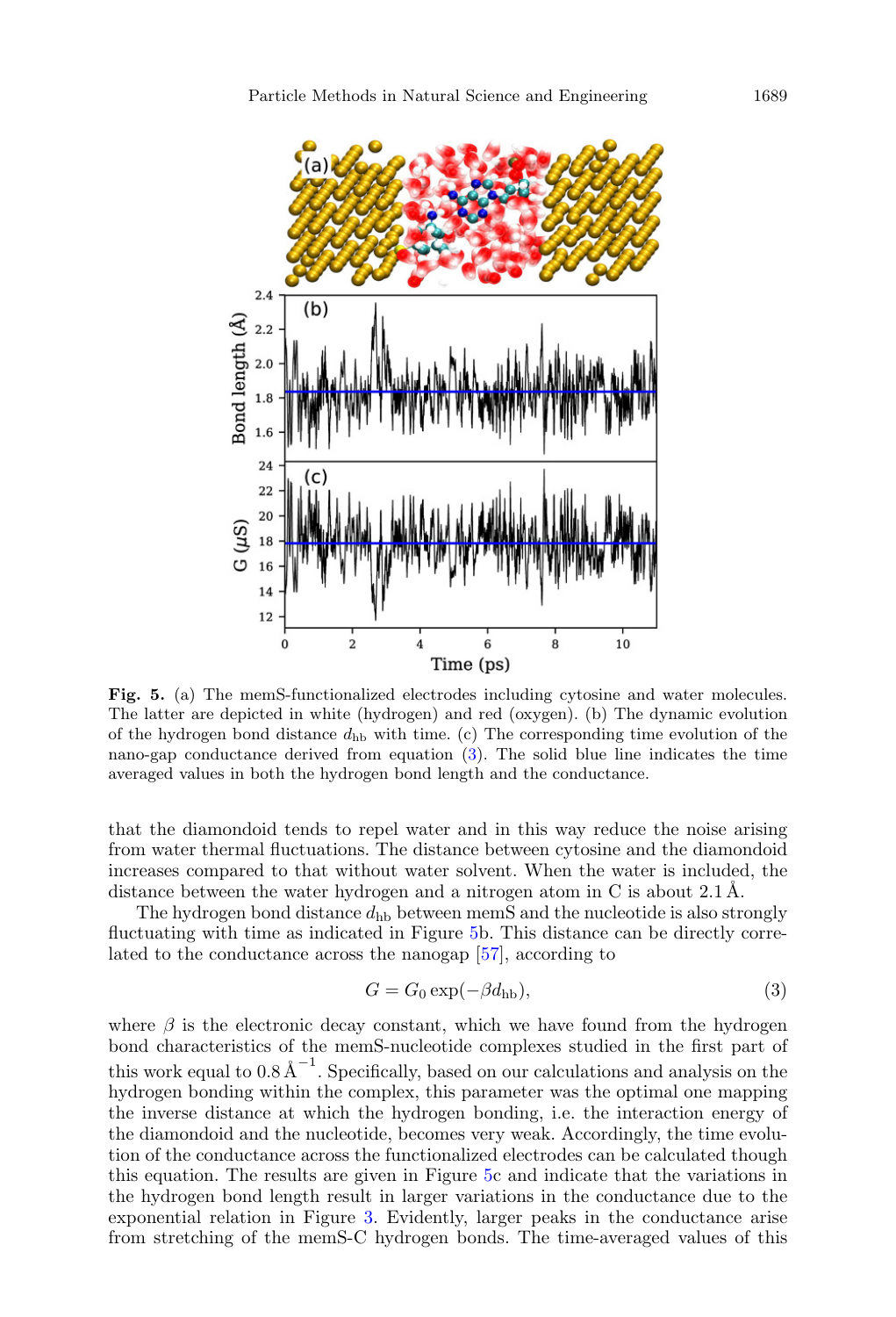hydrogen bond length and the conductance were calculated at  $1.84 \text{ Å}$  and  $17.82 \,\mu\text{S}$ , respectively. The fact that the conductance remains relatively constant with time when water is included, indicates that even in this case the nucleotides can be distinguished by time averaging.

### <span id="page-9-0"></span>4 Summary and conclusions

In this work, using quantum-mechanical calculations, we discuss the potential and inherent characteristics of functionalized electrodes, which can be embedded in sensing nanopores. The functionalization is based on derivatives of small diamond-like cages, the diamondoids. As a first step towards these biosensing devices, we had to investigate whether the diamondoid derivatives do form relatively strong hydrogen bonds to the DNA units, i.e. the nucleotides. Based on DFT calculations, we could reveal a strong bonding, which was found to be dependent on the relative arrangement of the diamondoid and the nucleotide molecules. The optical spectra of these molecules are nucleotide specific and showed small relative shifts for the two arrangements. The strong hydrogen-bonding of the two molecules set the basis to further use the diamondoid to functionalize one of the electrodes.

In order to evaluate whether these electrodes can potentially detect the identity of DNA nucleotides, we have separately placed the four canonical nucleotides in the electrode gap. For these we have calculated the electronic transport across the electrodes and found strong nucleotide specific peaks in the electronic transmission. Accordingly, our functionalization choice indeed increases the signal-to-noise ratio in the electronic current measurements. Such an increase is required to facilitate an almost error-free reading-out of the DNA nucleotides and promote sequencing. Placing two modified nucleotides, a mutation and an epigenetic marker within the diamondoid-functionalized electrodes revealed additional interesting features. Based on these, it was made clear that such a device can clearly distinguish between a canonical nucleotide and its mutations. In order to quantify this, we have introduced the sensitivity of the device denoting how well resolved each nucleotide is at certain transmission peaks. Up to this point, our calculations on the functionalized electrodes were done for a specific relative arrangement of the molecules. As a simple test of how the dynamics would influence the whole picture, we have rotated the nucleotide in the electrode gap in a simple way by leaving the backbone part always parallel to one of the electrodes. This allowed us to evaluate the dependence of the electronic transmission on the rotation angle. The transmission peaks remained strongly localized in the same energy window, while their relative strengths varied during rotation. The same was observed at the Fermi level.

As all calculations so far served a proof-of-principle concept, these were performed in vacuo. Following those, we have added the solvent in form of only water molecules at a first approximation. As a first observation, the inclusion of water significantly increases the dynamic behavior of the whole system. Based on the variation of the hydrogen bond distance with time, we could extract the time evolution of the conductance variation of the functionalized device. Strong fluctuations were observed, but the average value of the conductance with time was more or less kept constant. In this respect, despite the fluctuations, on average and for a given nucleotide the device can output a certain conductance. It remains to be shown, how strong the nucleotidespecificity of this value is if more effects, like the presence of ions are included. In view of novel nanopore sequencing techniques, this work demonstrates the potential of functionalized electrode embedded in a nanopore as efficient DNA detectors. This is based on their nucleotide specific binding to DNA, which was clearly observed in this work. In order to further evaluate all the aspects of these nanopores and their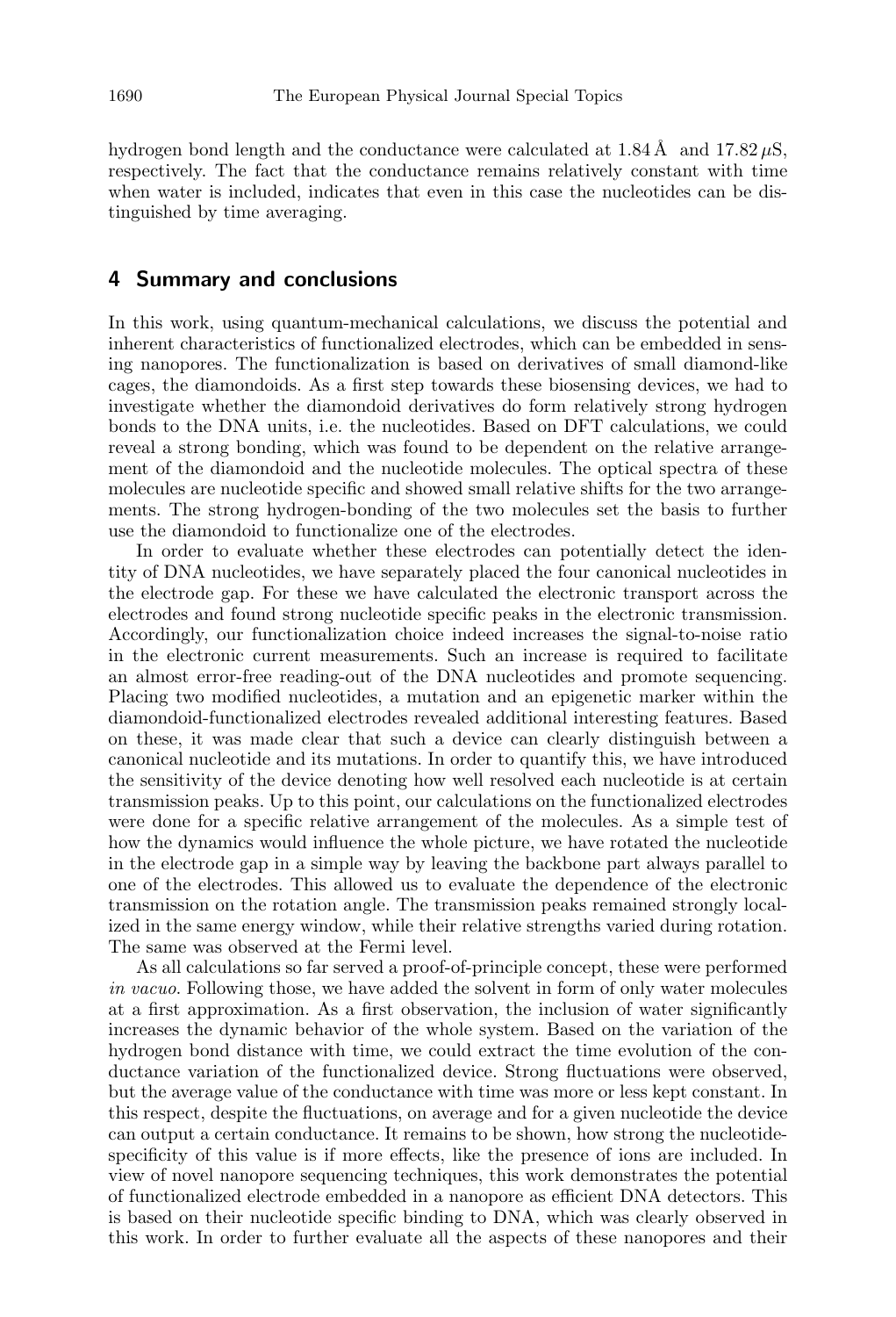biosensitivity, further studies should be directed towards a more detailed investigation of the dynamics and solvent effects. The influence of certain salt solutions, as well as extrapolating to longer DNA lengths, and tuning the nanopore-DNA interactions would be necessary in order to evaluate the errors in the signals used to eventually detect the sequence of a DNA passing through a functionalized nanopore.

All authors greatly acknowledge financial support from the collaborative network SFB 716 "Dynamic simulations of systems with large particle numbers" funded by the German Funding Agency (Deutsche Forschungsgemeinschaft-DFG). G.S. and M.F. also thank R. Amorim and R. Scheicher for a fruitful collaboration. This research was supported in part by the bwHPC initiative and the bwHPC-C5 project provided through associated compute services of the JUSTUS HPC facility at the University of Ulm. The bwHPC and bwHPC-C5 (<http://www.bwhpc-c5.de>) are funded by the Ministry of Science, Research and the Arts Baden-Württemberg (MWK) and the German Research Foundation (DFG). Part of this work was performed on the computational resource ForHLR Phase I/II funded by the Ministry of Science, Research and the Arts Baden-Württemberg and DFG.

## References

- <span id="page-10-0"></span>1. D. Branton, D.W. Deamer, A. Marziali, H. Bayley, S.A. Benner, T. Butler, M. Di Ventra, S. Garaj, A. Hibbs, X. Huang, et al., Nat. Biotechnol. 26, 1146 (2008)
- 2. B.M. Venkatesan, R. Bashir, Nat. Nanotechnol. 6, 615 (2011)
- 3. R.H. Scheicher, A. Grigoriev, R. Ahuja, J. Mater. Sci. 47, 7439 (2012)
- 4. M. Fyta, J. Phys.: Condens. Matter 27, 273101 (2015)
- <span id="page-10-1"></span>5. S. Agah, M. Zheng, M. Pasquali, A.B. Kolomeisky, J. Phys. D: Appl. Phys. 49, 413001 (2016)
- <span id="page-10-2"></span>6. C. Dekker, Nat. Nanotechnol. 2, 209 (2007)
- <span id="page-10-3"></span>7. M. Zwolak, M. Di Ventra, Rev. Mod. Phys. 80, 141 (2008)
- <span id="page-10-4"></span>8. M. Di Ventra, M. Taniguchi, Nat. Nano. 11, 117 (2016)
- <span id="page-10-5"></span>9. M. Zwolak, M. Di Ventra, Nano. Lett. 5, 421 (2005)
- <span id="page-10-6"></span>10. J. Lagerqvist, M. Zwolak, M. Di Ventra, Nano. Lett. 6, 779 (2006)
- <span id="page-10-7"></span>11. H. He, R.H. Scheicher, R. Pandey, A. Reily Rocha, S. Sanvito, A. Grigoriev, R. Ahuja, S. Karna, J. Phys. Chem. C 112, 3456 (2008)
- <span id="page-10-8"></span>12. F. Patolsky, A. Lichtenstein, I. Willner, Nat. Biotechnol. 19, 253 (2001)
- 13. E.M. Boon, D.M. Ceres, T.G. Drummond, M.G. Hill, J.K. Barton, Nat. Biotechnol. 18, 1096 (2000)
- 14. C. Merstorf, B. Cressiot, M. Pastoriza-Gallego, A. Oukhaled, J.M. Betton, L. Auvray, J. Pelta, ACS Chem. Biol. 7, 652 (2012)
- <span id="page-10-9"></span>15. A.C. Rajan, M.R. Rezapour, J. Yun, Y. Cho, W.J. Cho, S.K. Min, G. Lee, K.S. Kim, ACS Nano. 8, 1827 (2014)
- <span id="page-10-10"></span>16. M. Murtaza, S.J. Dawson, D.W. Tsui, D. Gale, T. Forshew, A.M. Piskorz, C. Parkinson, S.F. Chin, Z. Kingsbury, A.S. Wong, et al., Nature 497, 108 (2013)
- <span id="page-10-11"></span>17. S. Huang, J. He, S. Chang, P. Zhang, F. Liang, S. Li, M. Tuchband, A. Fuhrmann, R. Ros, S. Lindsay, Nat. Nanotechnol. 5, 868 (2010)
- <span id="page-10-12"></span>18. G. Sivaraman, R.G. Amorim, R.H. Scheicher, M. Fyta, Nanoscale 8, 10105 (2016)
- <span id="page-10-13"></span>19. W.A. Clay, J.E.P. Dahl, R.M.K. Carlson, N.A. Melosh, Z.X. Shen, Rep. Prog. Phys. 78, 016501 (2015)
- 20. J. Dahl, S. Liu, R. Carlson, Science 299, 96 (2003)
- 21. W.L. Yang, J.D. Fabbri, T.M. Willey, J.R.I. Lee, J.E. Dahl, R.M.K. Carlson, P.R. Schreiner, A.A. Fokin, B.A. Tkachenko, N.A. Fokina, et al., Science 316, 1460 (2007)
- 22. M. Vörös, T. Demjén, T. Szilvási, A. Gali, Phys. Rev. Lett. 108, 267401 (2012)
- 23. A.A. Fokin, B.A. Tkachenko, P.A. Gunchenko, D.V. Gusev, P.R. Schreiner, Chem. Eur. J. 11, 7091 (2005)